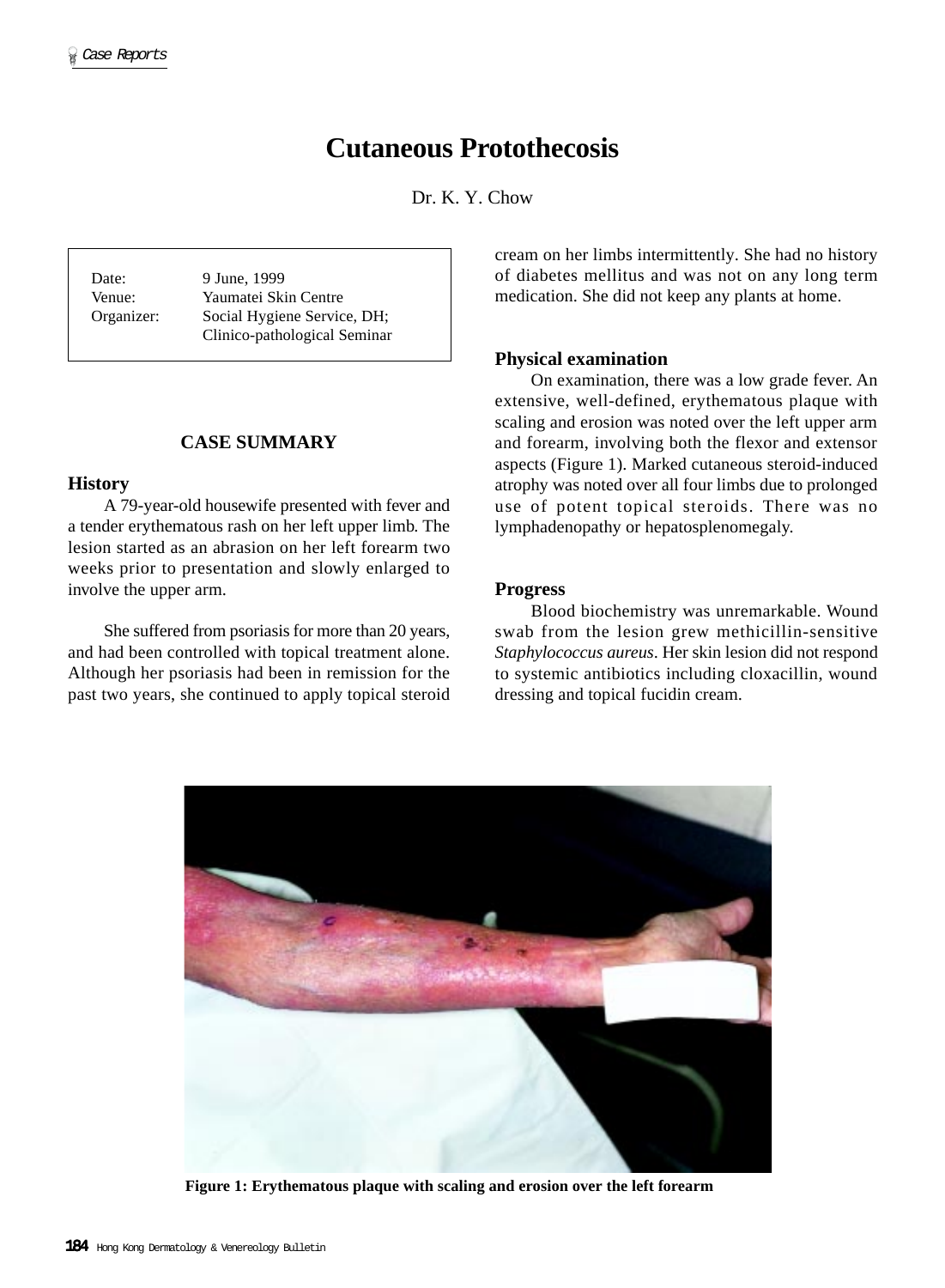# **Investigations**

Skin biopsy showed a mixed dermal inflammatory infiltrate with a modest amount of giant cells (Figure 2). Periodic acid-Schiff and Grocott methanamine silver stains demonstrated the presence of spherical spores and morula-like sporangia, both freely in tissue and within giant cells (Figure 3). A diagnosis of cutaneous protothecosis was made. Tissue was also sent for culture, but failed to grow any bacteria, fungi, prototheca or mycobacteria.

#### **Management**

The patient was started on oral itraconazole 100mg twice daily. Dramatic improvement was noted within

two weeks of starting treatment. The lesion subsequently resolved completely.

## **REVIEW ON PROTOTHECOSIS**

Prototheca is a unicellular, aerobic, achlorophyllic algae. It is ubiquitous in nature and can be found in the slime flux of trees, sewage, soil, lakes, ponds and marine water. It can also be found on dogs, cats, cattle and even in cow's milk  $<sup>1</sup>$ </sup>

Three species of prototheca are recognised: P. wickerhamii, P. zopfii and P. stagnora. The first two



**Figure 2: High power view showing a mixed dermal inflammatory infiltrate with a modest number of multinucleated giant cells. (By courtesy of Dr. R. Chow, SYPPI)**



**Figure 3: Typical morula-like sporangia as demonstrated by Grocott stain. (By courtesy of Dr. R. Chow, SYPPI)**